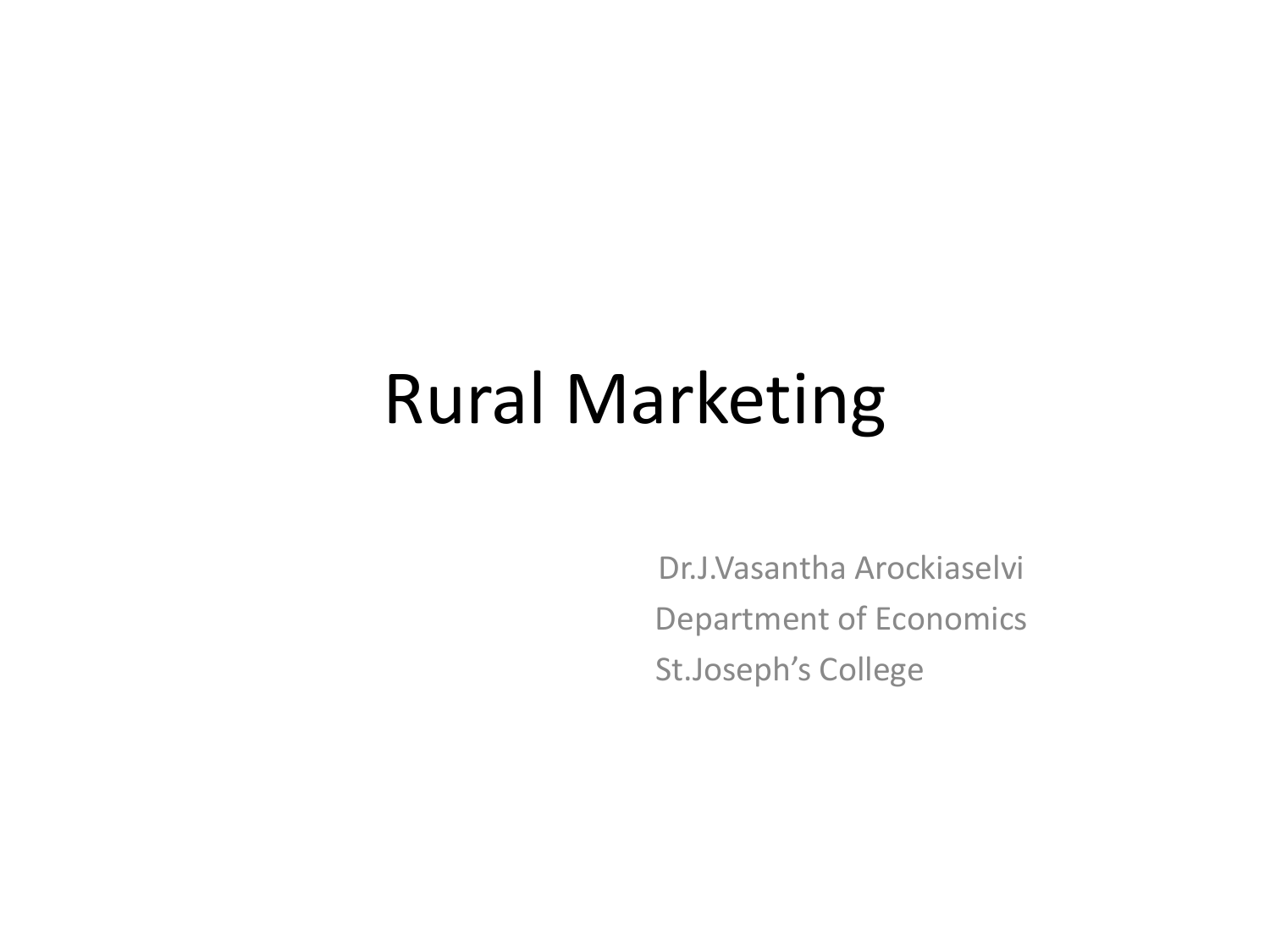• Rural marketing is now a two-way marketing process. There is inflow of products into rural markets for production or consumption and there is also outflow of products to urban areas.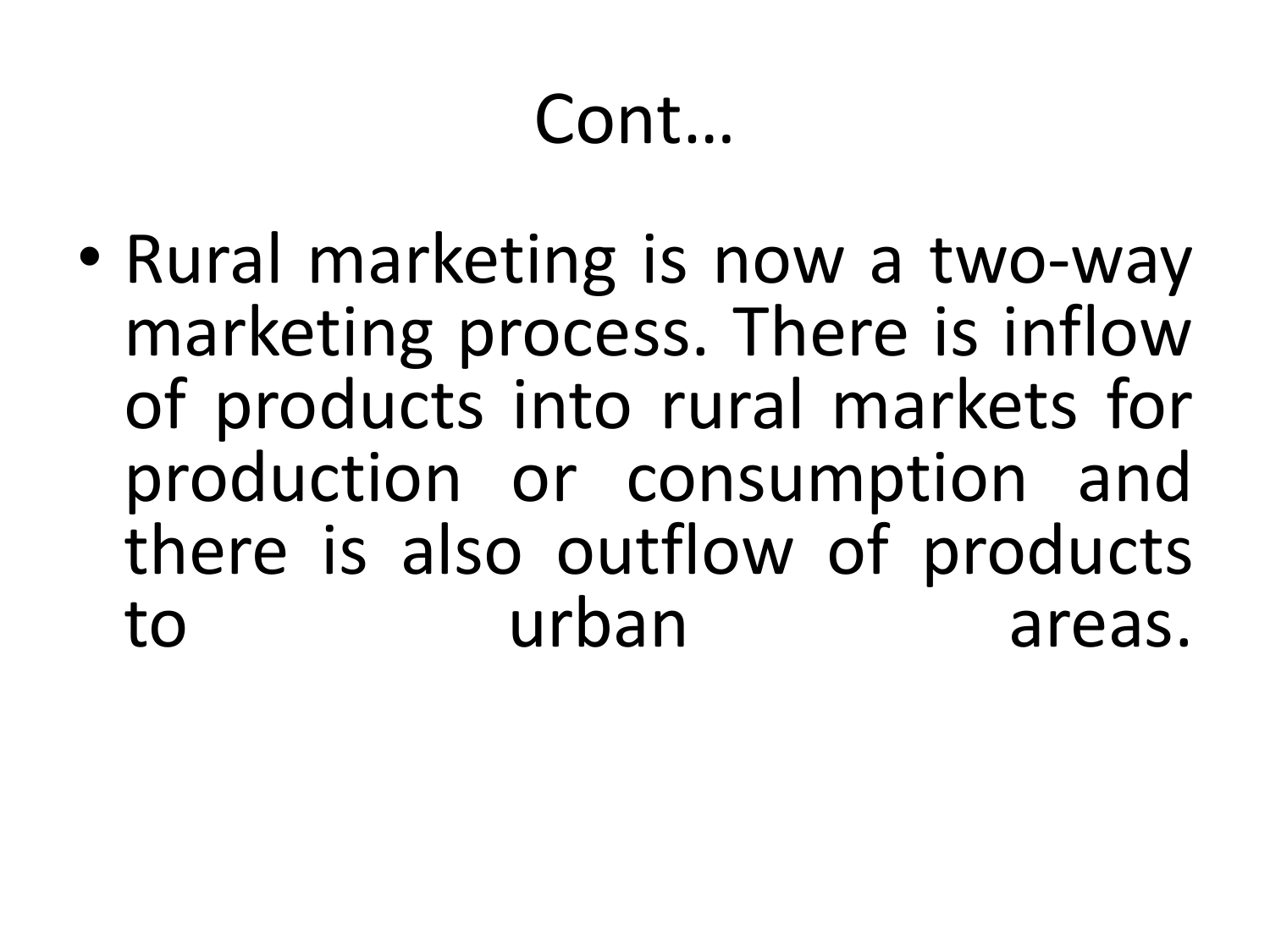#### Features

Large and scattered population:

The rate of increase in rural population is also greater than that of urban population. The rural population is scattered in over villages. The rural population is highly scattered, but holds a big promise for the marketers.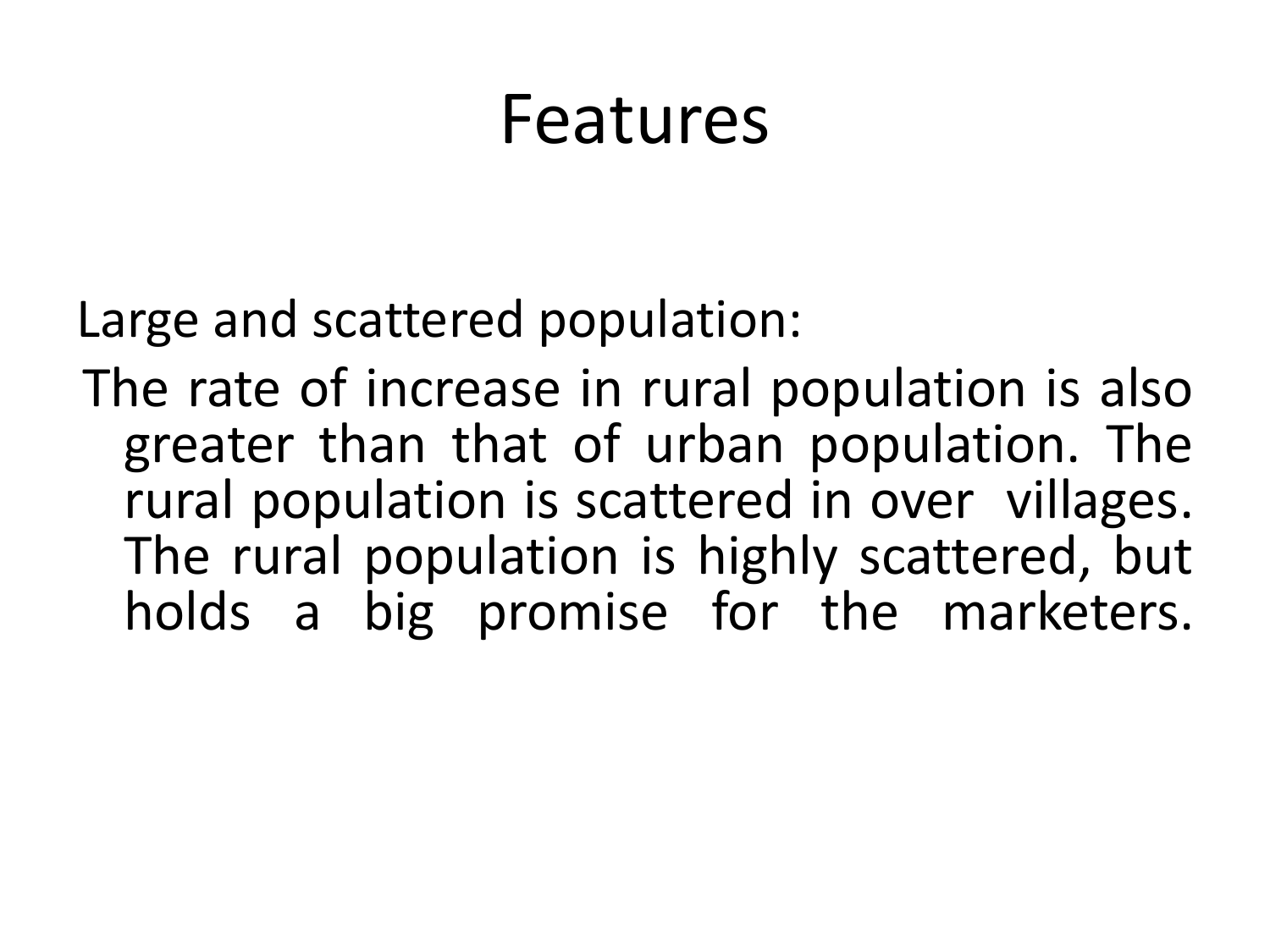#### High Purchasing capacity

•

• Purchasing power of the rural people is on rise. Marketers have realized the potential of rural markets, and thus are expanding their operations in rural India. In recent years, rural markets have acquired significance in countries like China and India, as the overall growth of the economy has resulted into substantial increase in purchasing power of rural communities.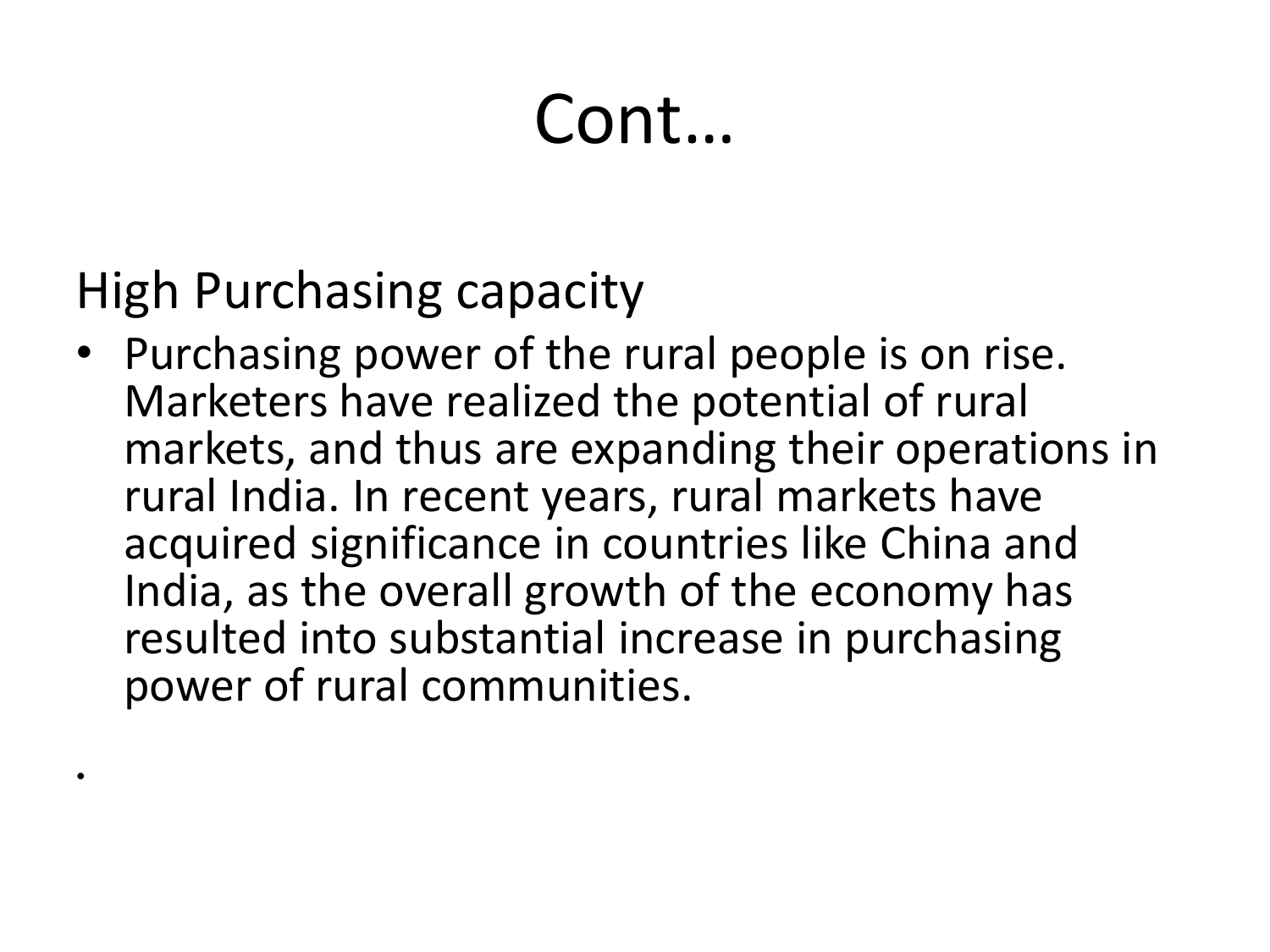• Market Growth

 The rural market is growing steadily over the years. Demand for traditional products such as bicycles, mopeds and agricultural inputs; branded products such as toothpaste, tea, soaps ; and consumer durables such as refrigerators, TV and washing machines has also grown over the years.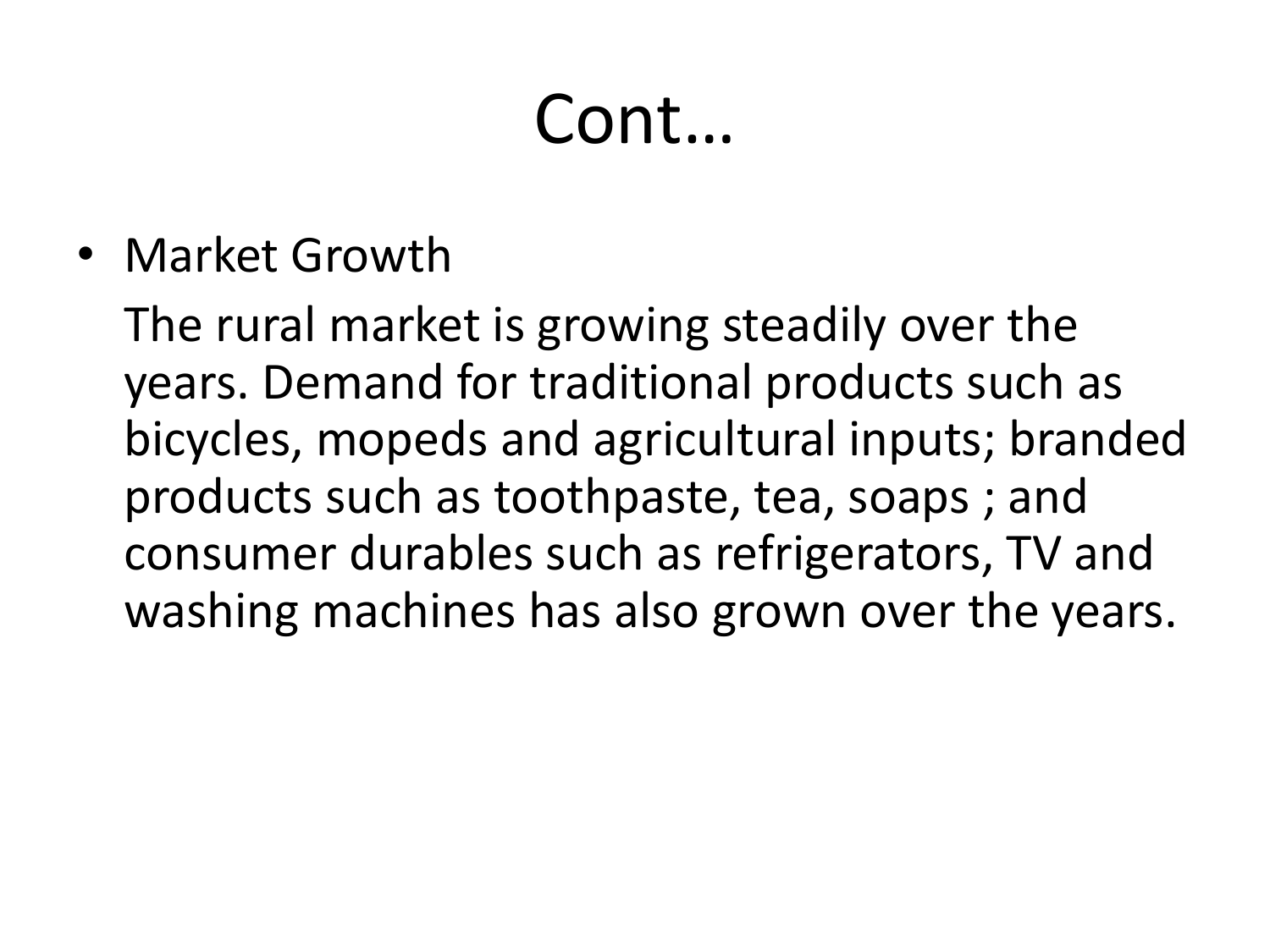• Development of infrastructure

 There is development of infrastructure facilities such as construction of roads and transportation, communication network, rural electrification and public service projects in rural India, which has increased the scope of rural marketing.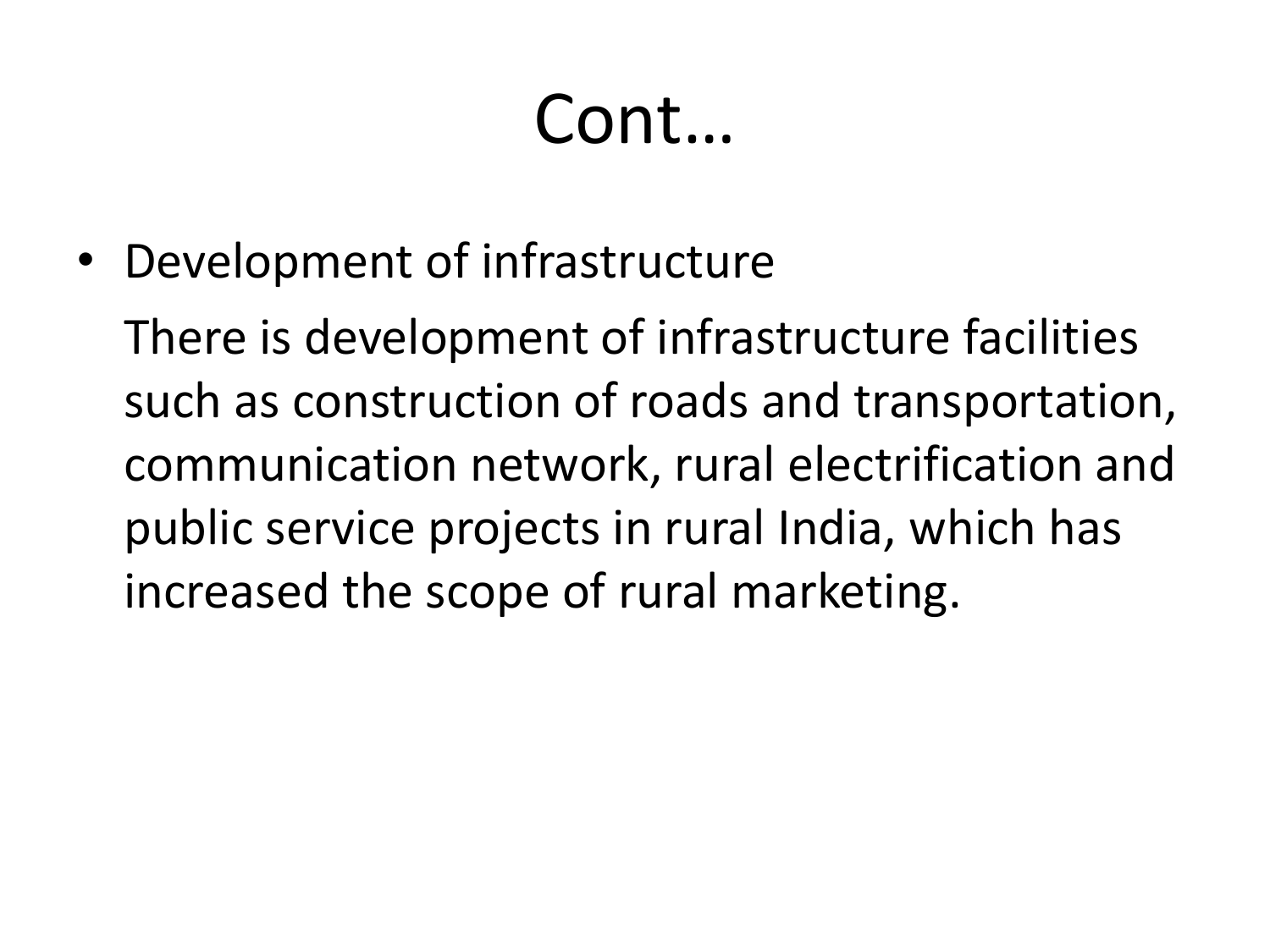• Low standard of living

 The standard of living of rural areas is low and rural consumers have diverse socio-economic backwardness. This is different in different parts of the country. A consumer in a village area has a low standard of living because of low literacy, low per capita income, social backwardness and low savings.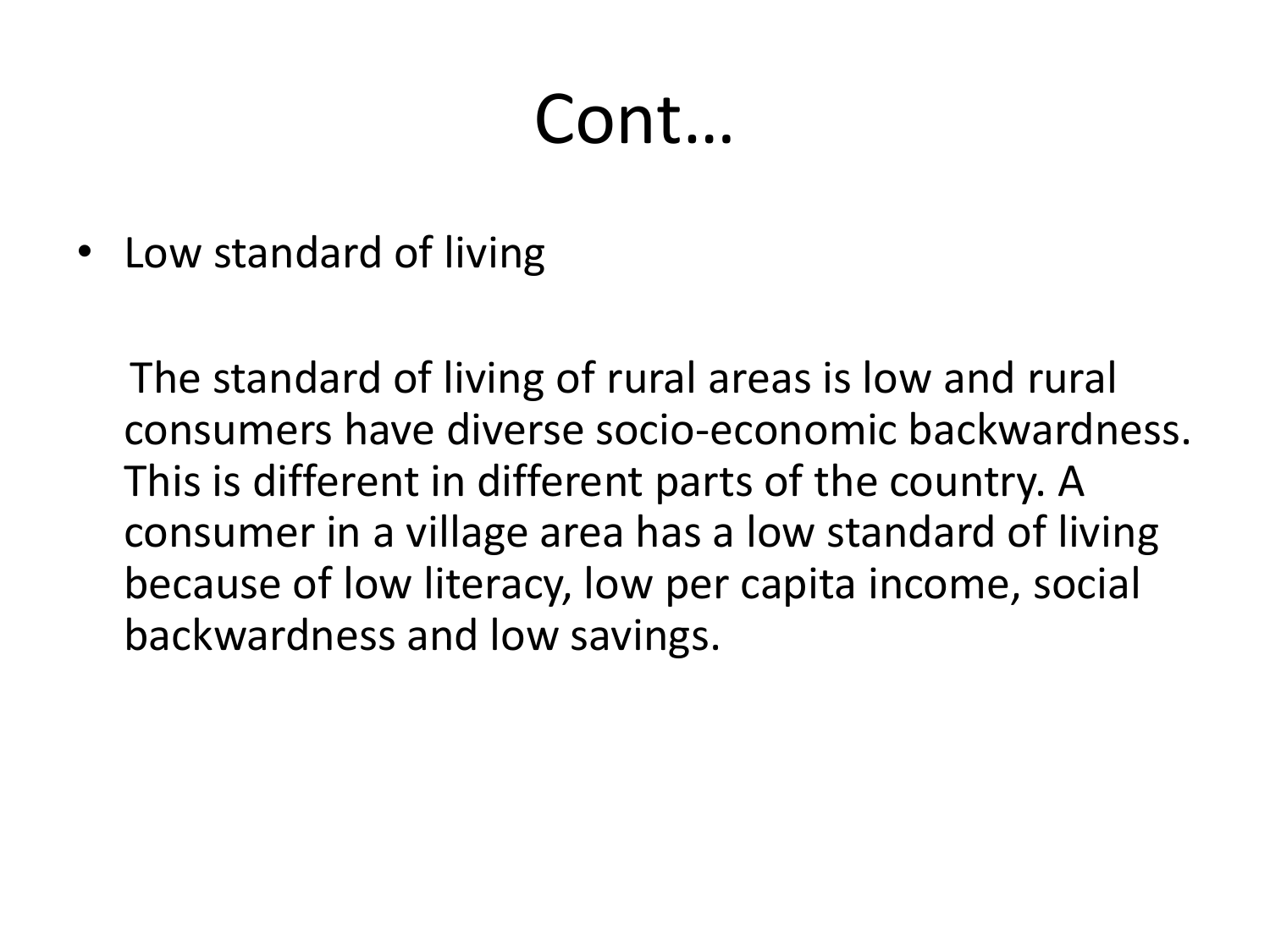- Traditional outlook
- The rural consumer values old customs and traditions. They do not prefer changes. Gradually, the rural population is changing its demand pattern, and there is demand for branded products in villages.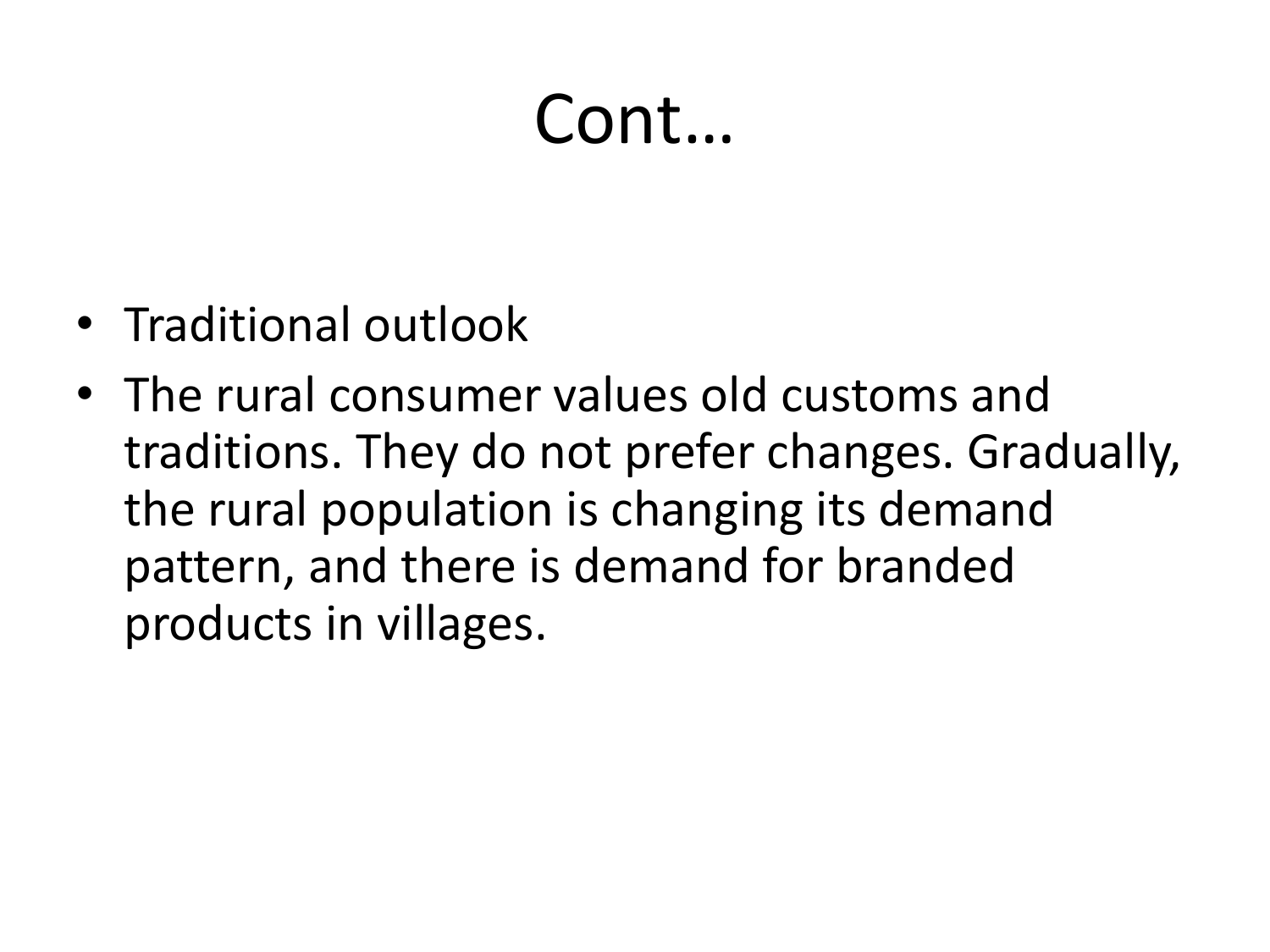- Market mix
- The urban products cannot be dumped on rural population; separate sets of products are designed for rural consumers to suit the rural demands. The marketing mix elements are to be adjusted according to the requirements of the rural consumers.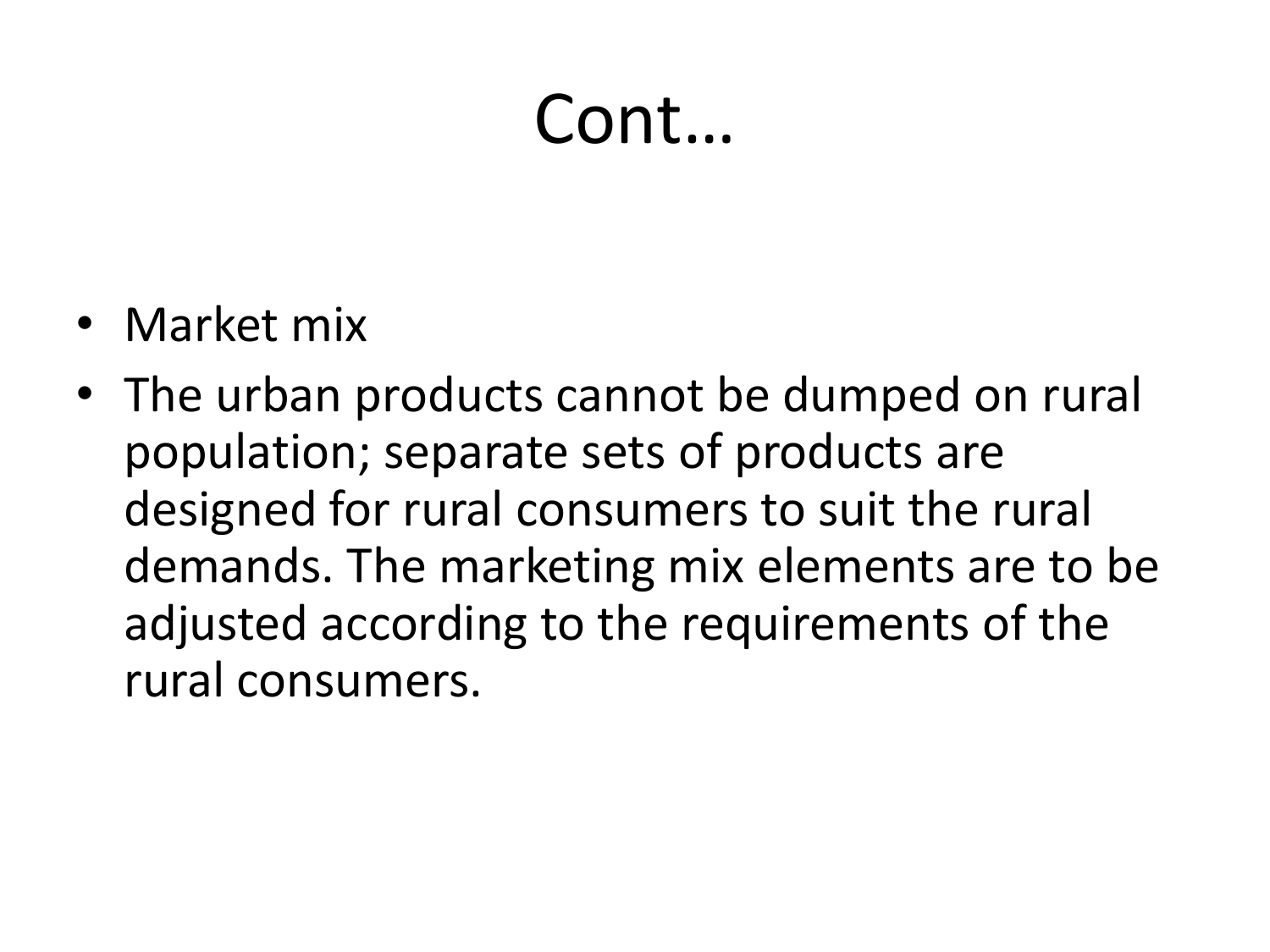## Regulated markets

• There are more than 5000 primary and Secondary Agricultural produce **[WHOLESALE](http://www.indianmba.com/Faculty_Column/FC903/fc903.html)** assembling markets functioning in the country. These markets are meant for the farmers to take their produce for sale. These markets facilitate farmers, immediate cash payments.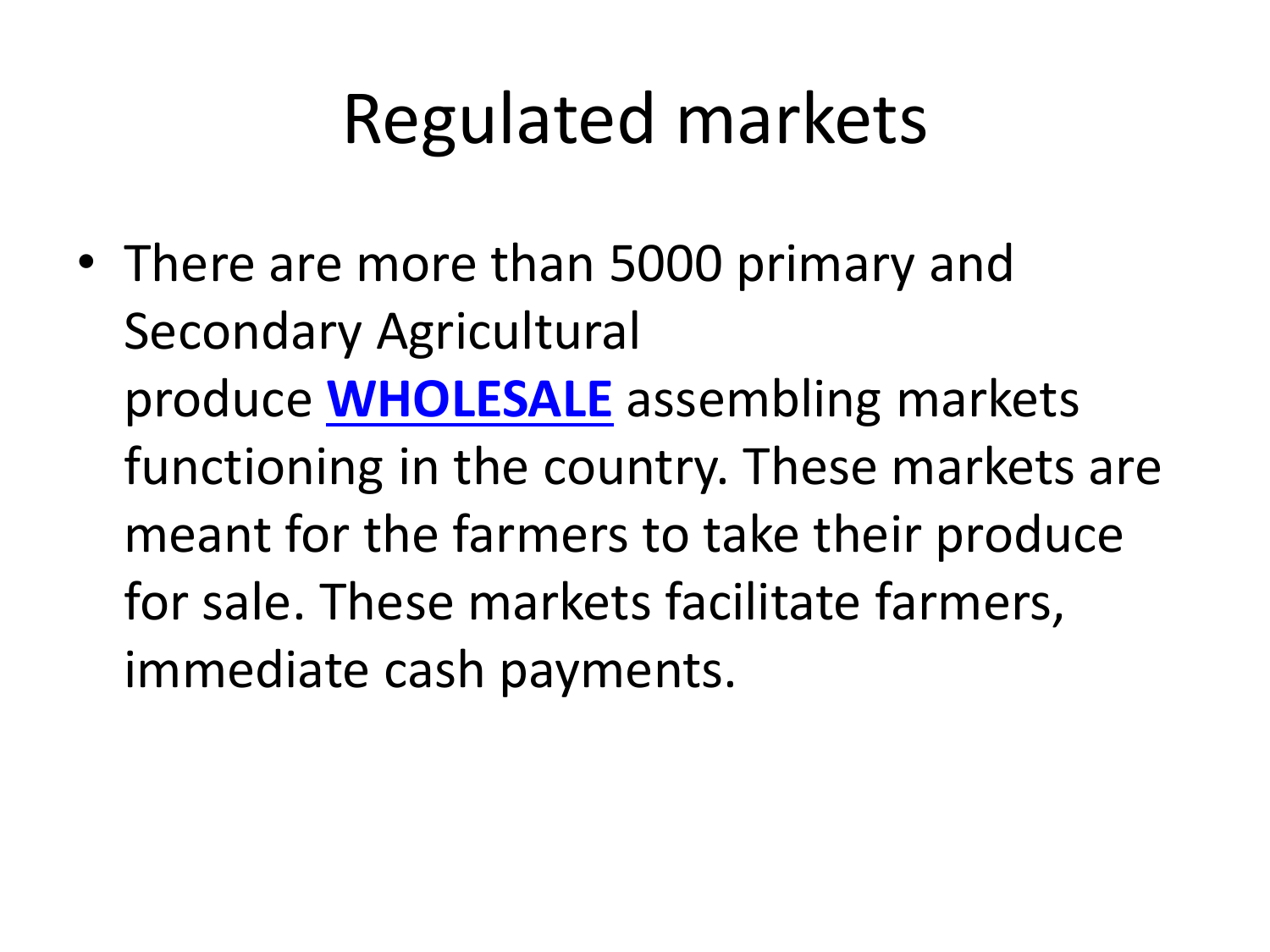• The directorate of state Agricultural Marketing Board or Registrar of cooperative marketing societies is controlling these markets. The market is run by an elected committee comprising of members from the farmers community, commission agents/wholesalers and some government nominees from Directorate of state agriculture / cooperative societies.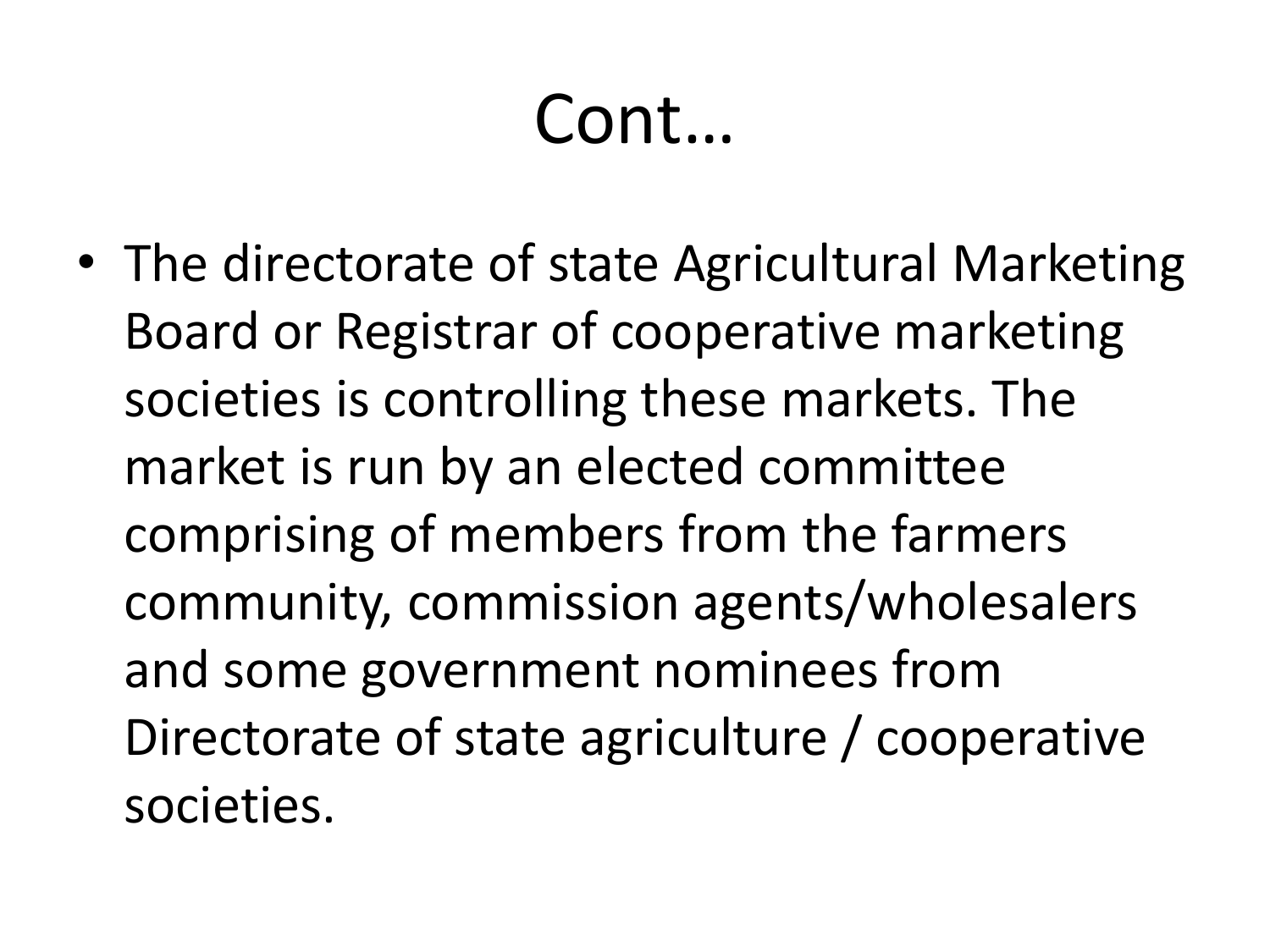– The main aim of regulated markets are Ensure remunerative prices to the farmers. Narrow-down the price-spread between the producer and consumer. Reduce non-functional margins of the traders and commission agents.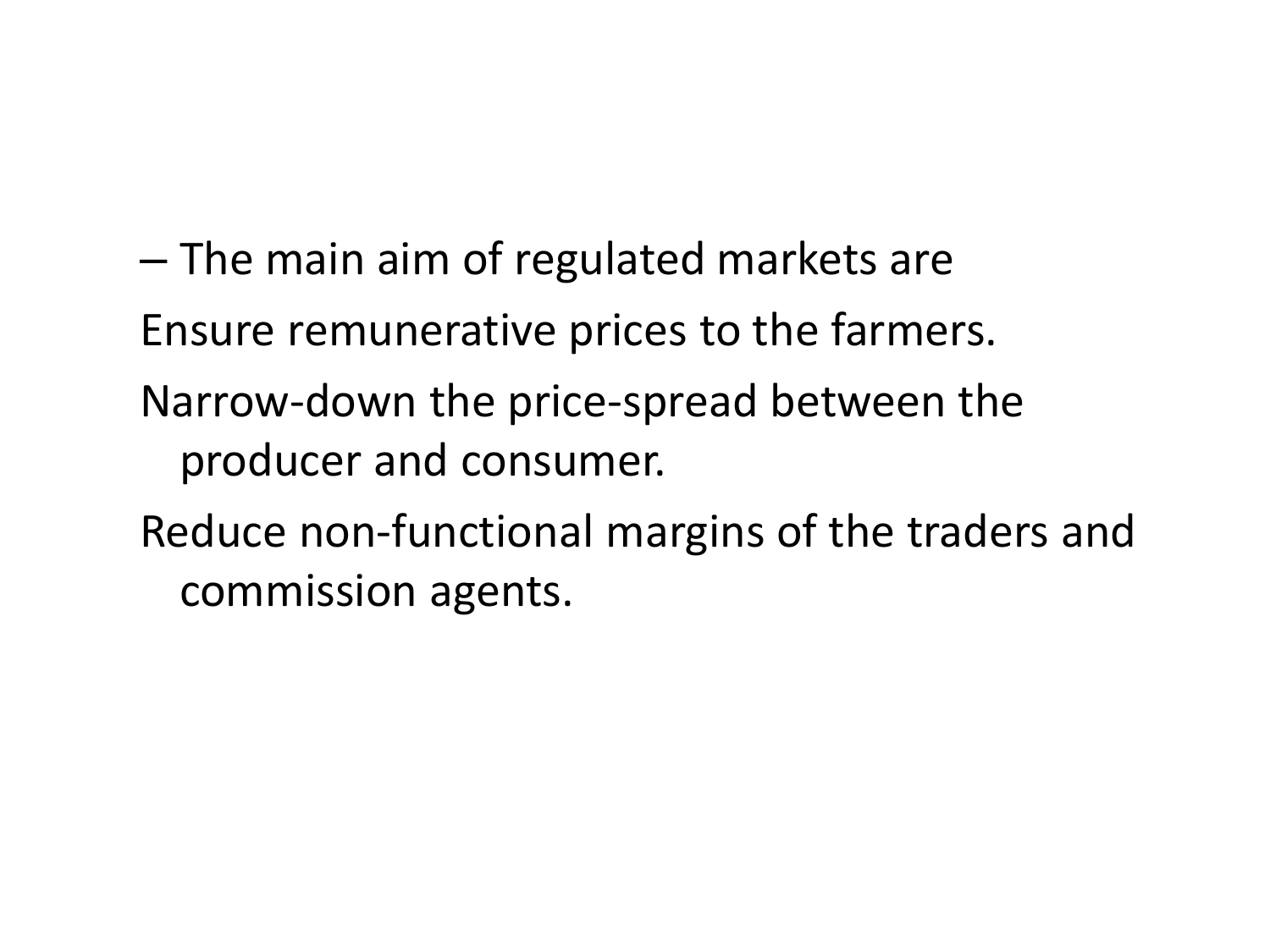- Benefits from regulated markets:
- A system of competitive buying has been introduced by the regulation of agricultural markets.
- It helped to eradicate malpractices in mandis.
- They have rationalised market charges
- It has ensure the use of standardized weights and measures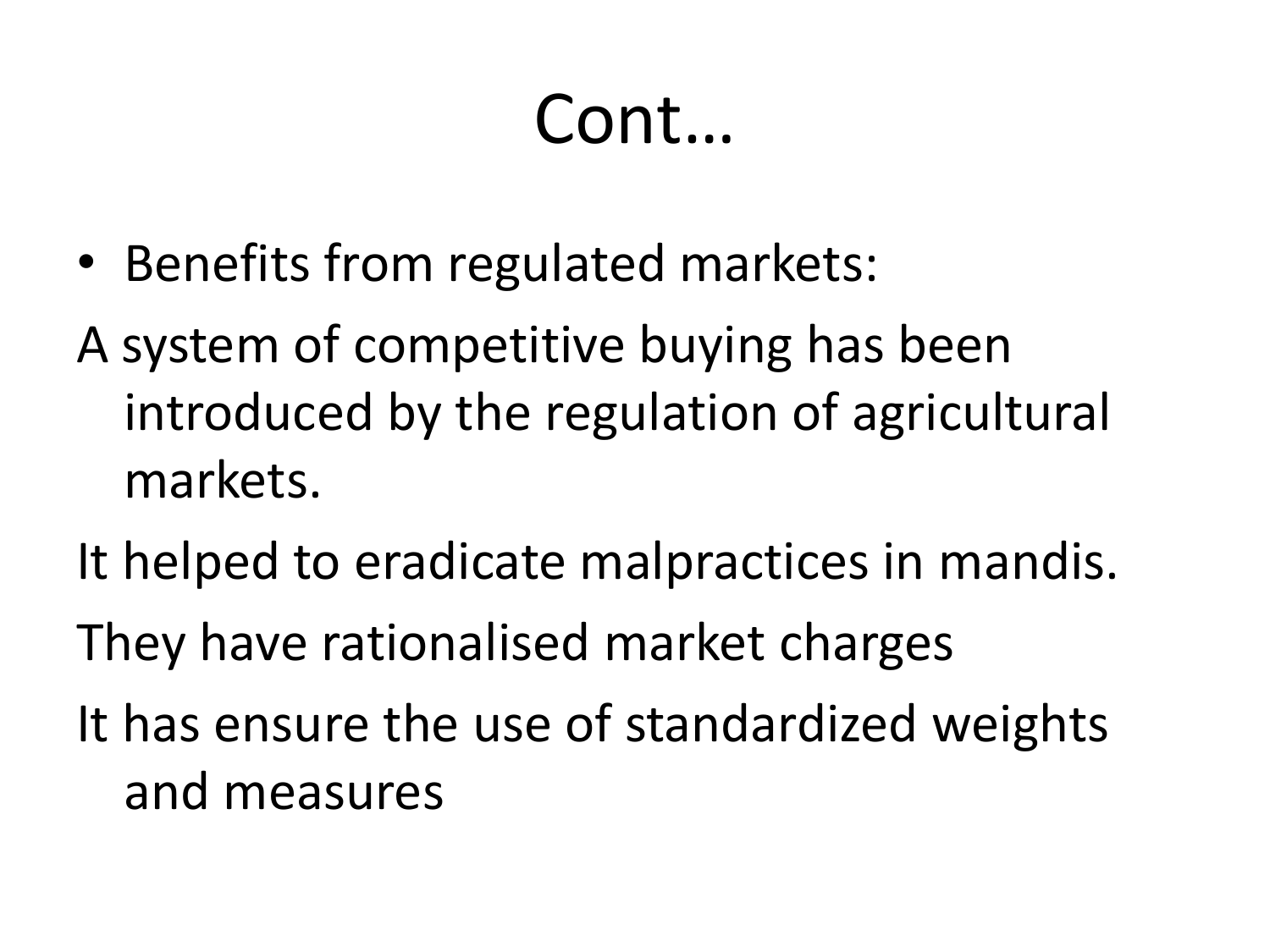- They have evolved suitable machinery for the settlement of disputes between buyers and sellers.
- It provides reliable and up-to date market information
- The consumer is able to ascertain both the quality and price of the goods he buys.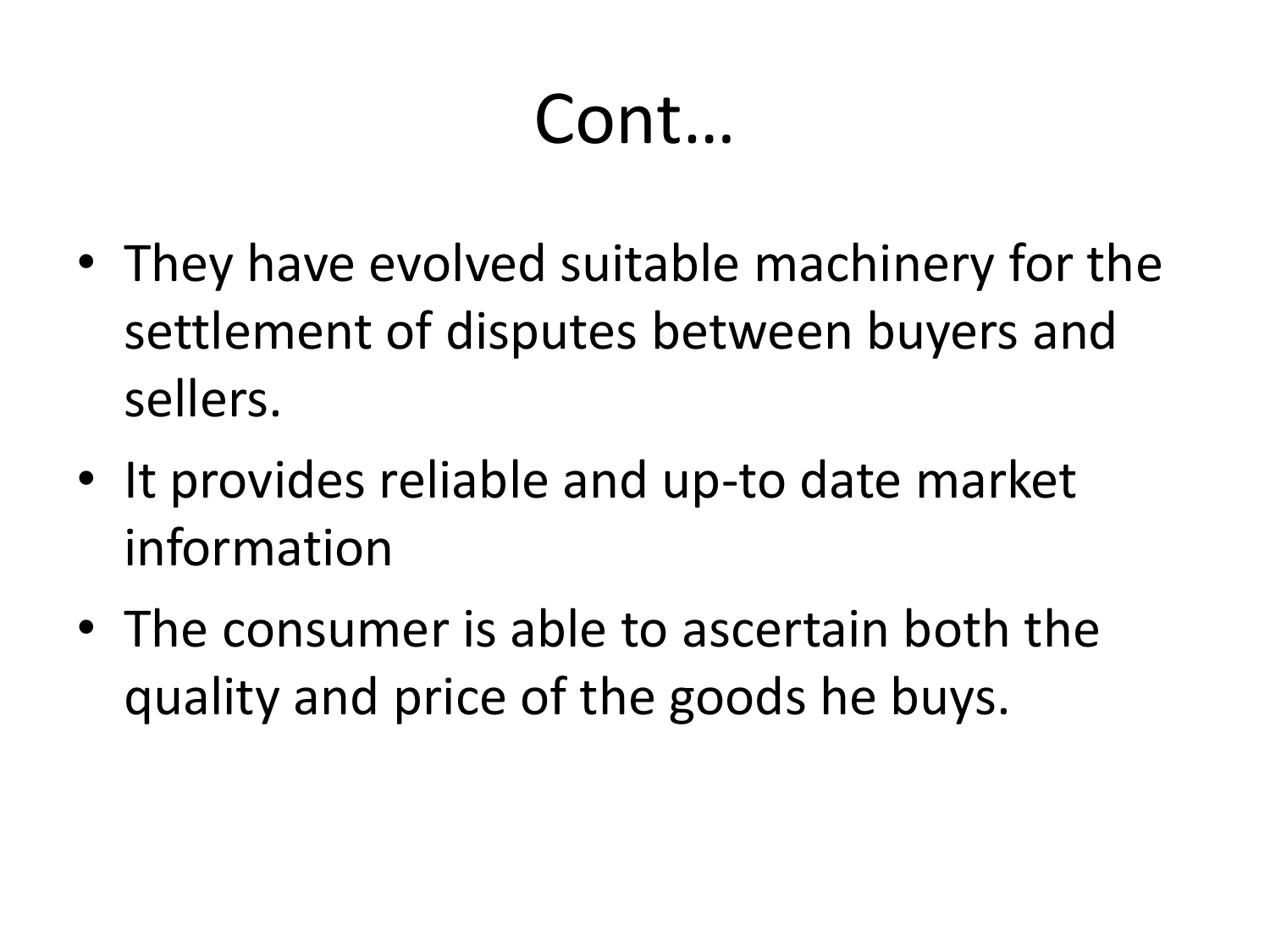## Co-operative marketing

• Another major improvement for rural producers is the formation of cooperative societies. Farmer's common interest helped to increase the incomes of the farmers and avoid exploitation of the middlemen. There are about five lack cooperatives working but very few cooperative societies in selected areas like Dairy, sugar, oilseeds, Maharastra, tomato growers in Punjab etc. succeeded in cooperative processing industry.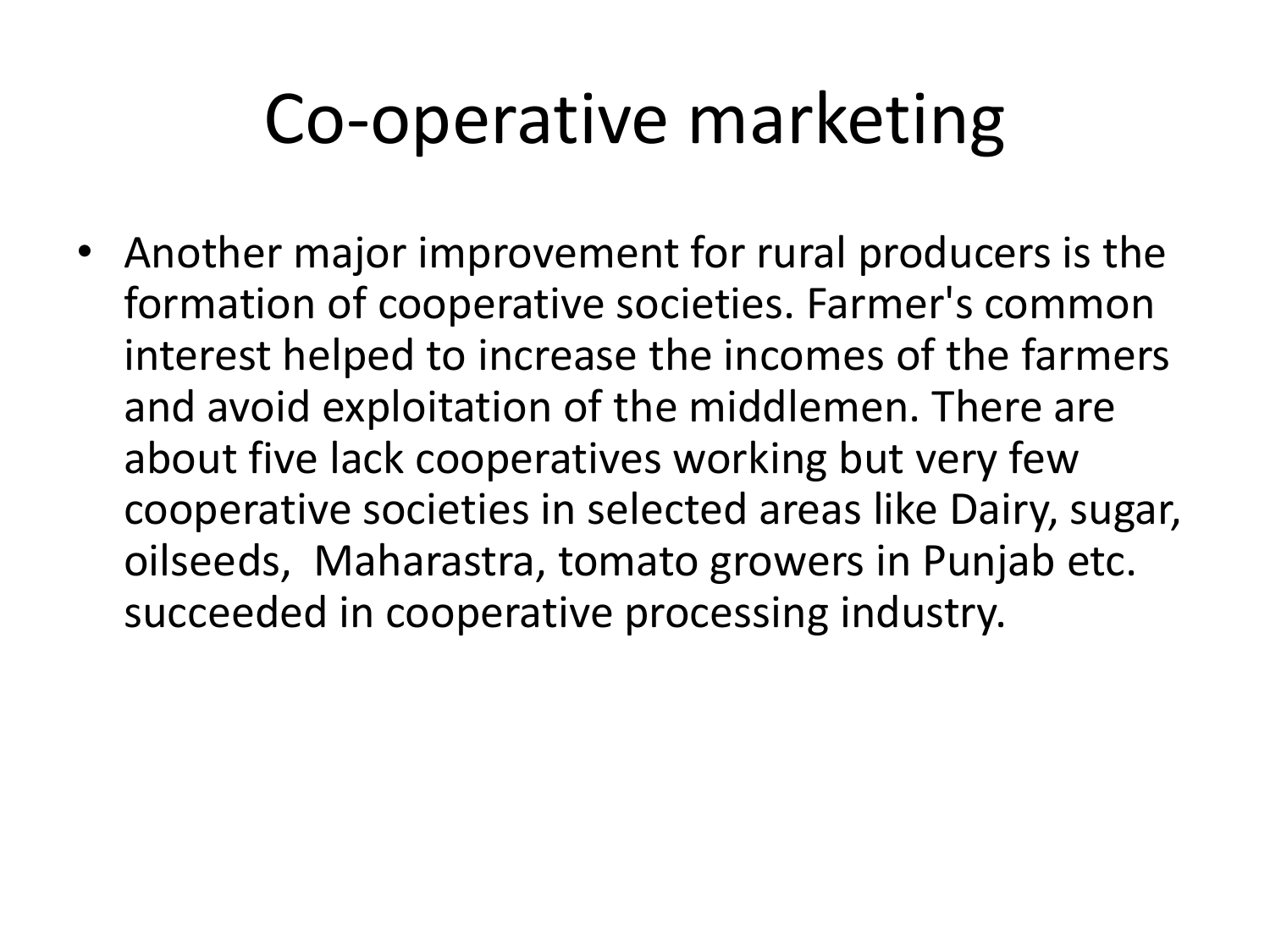- Aim of co-operative marketing
- To eliminate the vicious circle of middlemen
- Direct link between producers and consumers
- The farmers can get fair prices for their products
- It can also build warehouses, advances loans to its members against their crops